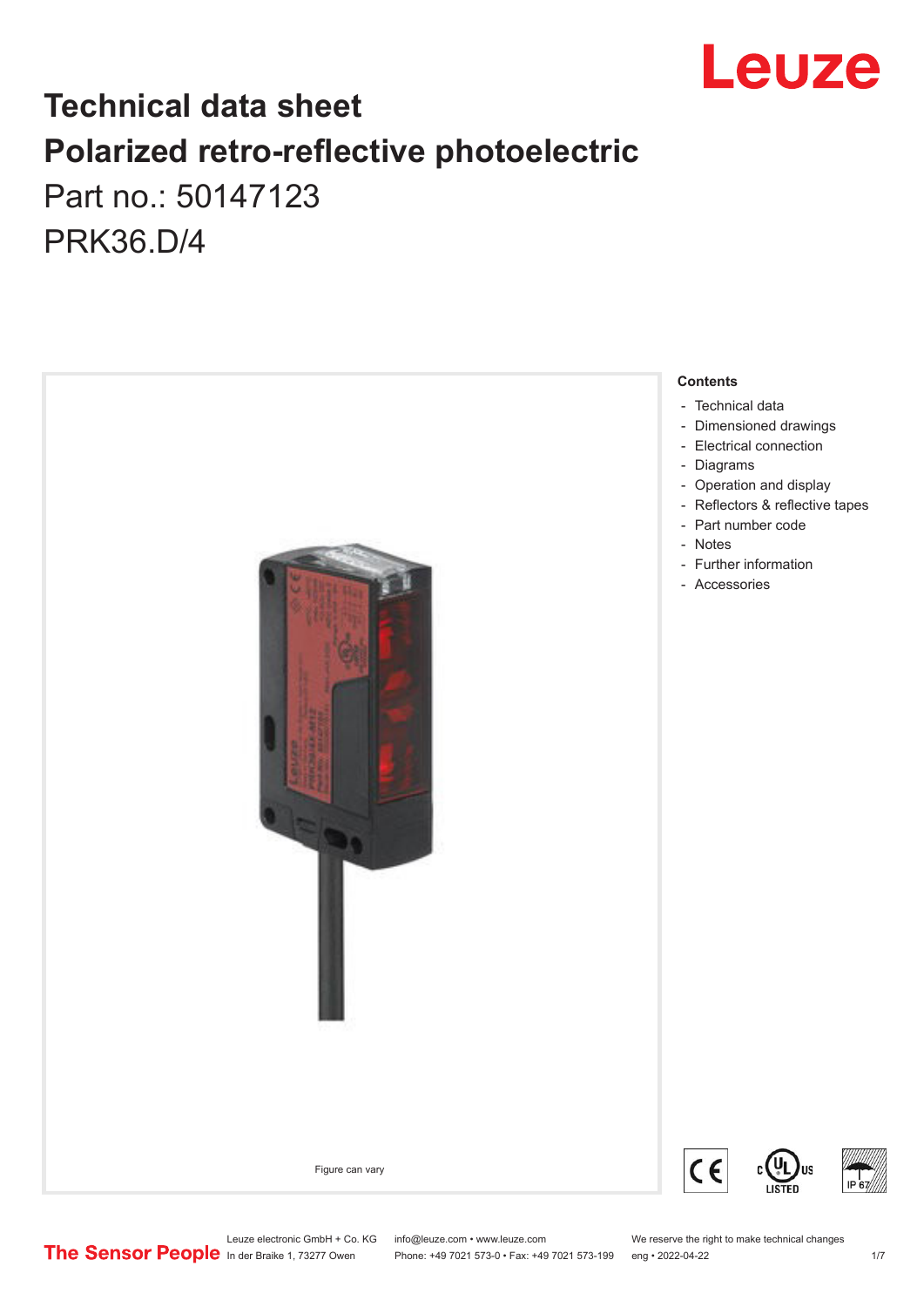# <span id="page-1-0"></span>**Technical data**

# Leuze

#### **Basic data**

| <b>Series</b>                   | 36                                           |
|---------------------------------|----------------------------------------------|
| <b>Operating principle</b>      | Reflection principle                         |
| Application                     | Detection of stretch-wrapped objects         |
| <b>Optical data</b>             |                                              |
| <b>Operating range</b>          | Guaranteed operating range                   |
| <b>Operating range</b>          | 0.3  11 m, With reflector TK(S)<br>100x100   |
| <b>Operating range limit</b>    | Typical operating range                      |
| <b>Operating range limit</b>    | $0.314$ m, With reflector $TK(S)$<br>100x100 |
| Light source                    | LED, Red                                     |
| Wavelength                      | 645 nm                                       |
| <b>Transmitted-signal shape</b> | Pulsed                                       |
| LED group                       | Exempt group (in acc. with EN 62471)         |
| <b>Electrical data</b>          |                                              |
|                                 |                                              |
| Protective circuit              | Polarity reversal protection                 |
|                                 | Short circuit protected                      |
|                                 | <b>Transient protection</b>                  |

| Performance data              |                                     |
|-------------------------------|-------------------------------------|
| Supply voltage U <sub>B</sub> | 10  30 V, DC, Incl. residual ripple |
| <b>Residual ripple</b>        | $0 15 \%$ , From $U_{p}$            |
| <b>Open-circuit current</b>   | $020$ mA                            |
|                               |                                     |

#### **Outputs**

**Number of digital switching outputs** 1 Piece(s)

| <b>Switching outputs</b> |                                   |
|--------------------------|-----------------------------------|
| Voltage type             | DC.                               |
| Switching current, max.  | $100 \text{ mA}$                  |
| Switching voltage        | high: $\geq$ (U <sub>B</sub> -2V) |
|                          | $low: \leq 2$ V                   |
|                          |                                   |

**Switching output 1 Switching element** Transistor, PNP **Switching principle** Light switching

#### **Timing**

| <b>Switching frequency</b> | 300 Hz    |  |
|----------------------------|-----------|--|
| Response time              | $1.66$ ms |  |
| <b>Readiness delay</b>     | 300 ms    |  |

#### **Connection**

| Signal OUT          |
|---------------------|
| Voltage supply      |
| Cable               |
| 2,000 mm            |
| <b>PUR</b>          |
| <b>Black</b>        |
| 3-wire              |
| $0.14 \text{ mm}^2$ |
|                     |

#### **Mechanical data**

| Dimension (W x H x L)          | 20.5 mm x 76.3 mm x 44 mm    |
|--------------------------------|------------------------------|
| <b>Housing material</b>        | Plastic                      |
| <b>Plastic housing</b>         | PC-PBT                       |
| Lens cover material            | Plastic / PMMA               |
| Net weight                     | 100q                         |
| <b>Housing color</b>           | <b>Black</b>                 |
| <b>Type of fastening</b>       | Through-hole mounting        |
|                                | Via optional mounting device |
|                                |                              |
| <b>Operation and display</b>   |                              |
| Type of display                | LED                          |
| <b>Number of LEDs</b>          | 2 Piece(s)                   |
|                                |                              |
| <b>Environmental data</b>      |                              |
| Ambient temperature, operation | $-4060 °C$                   |
| Ambient temperature, storage   | $-40$ 70 °C                  |
|                                |                              |
| <b>Certifications</b>          |                              |
| Degree of protection           | IP 67                        |
| <b>Protection class</b>        | Ш                            |
| <b>Certifications</b>          | c UL US                      |
| <b>Standards applied</b>       | IEC 60947-5-2                |
|                                |                              |
| <b>Classification</b>          |                              |
| <b>Customs tariff number</b>   | 85365019                     |
| <b>ECLASS 5.1.4</b>            | 27270902                     |
| <b>ECLASS 8.0</b>              | 27270902                     |
| <b>ECLASS 9.0</b>              | 27270902                     |
| ECLASS 10.0                    | 27270902                     |
| <b>ECLASS 11.0</b>             | 27270902                     |
| <b>ECLASS 12.0</b>             | 27270902                     |
| <b>ETIM 5.0</b>                | EC002717                     |
|                                |                              |
| <b>ETIM 6.0</b>                | EC002717                     |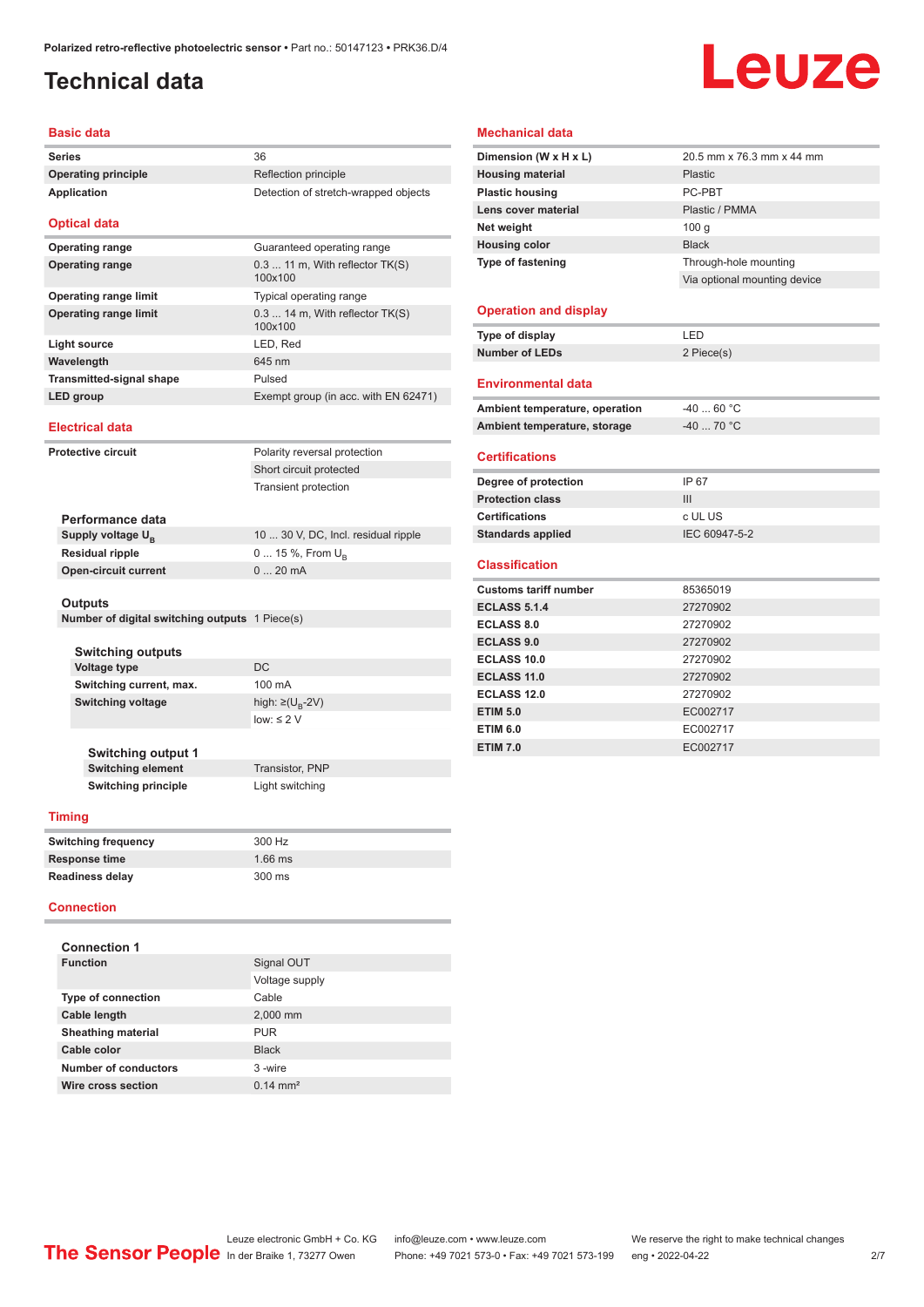### <span id="page-2-0"></span>**Dimensioned drawings**

All dimensions in millimeters



# **Electrical connection**

#### **Connection 1**

| <b>Function</b>             | Signal OUT            |
|-----------------------------|-----------------------|
|                             | Voltage supply        |
| Type of connection          | Cable                 |
| Cable length                | 2,000 mm              |
| <b>Sheathing material</b>   | <b>PUR</b>            |
| Cable color                 | <b>Black</b>          |
| <b>Number of conductors</b> | 3-wire                |
| Wire cross section          | $0.14 \, \text{mm}^2$ |

#### **Conductor color Conductor assignment**

| <b>Brown</b> | $V +$            |
|--------------|------------------|
| <b>Blue</b>  | <b>GND</b>       |
| <b>Black</b> | OUT <sub>1</sub> |

# Leuze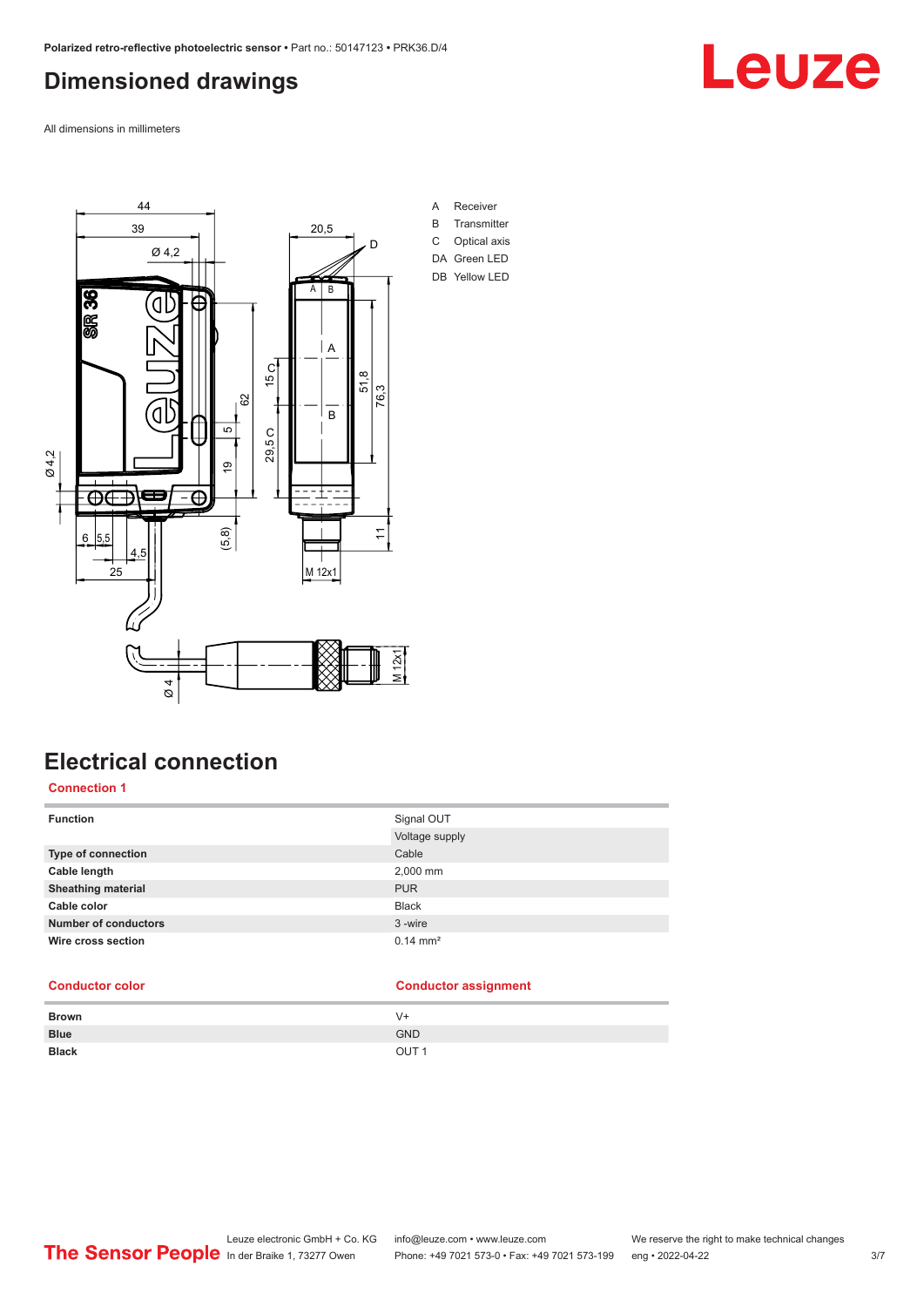#### <span id="page-3-0"></span>**Diagrams**

# Leuze

#### Typ. response behavior (TKS100x100)



### Typ. function reserve



- x Distance [m]
- y Function reserve
- A TKS 100x100
- B TKS 40x60
- C TKS 20x40
- D Film REF 4-A-50x50

# **Operation and display**

| <b>LED</b>     | <b>Display</b>           | Meaning                              |
|----------------|--------------------------|--------------------------------------|
|                | Green, continuous light  | Operational readiness                |
| $\overline{2}$ | Yellow, continuous light | Light path free                      |
|                | Yellow, flashing         | Light path free, no function reserve |

#### **Reflectors & reflective tapes**

|                | Part no. | <b>Designation</b> | <b>Operating range</b><br><b>Operating range</b> | <b>Description</b>                                                                                                                                                                                                                            |
|----------------|----------|--------------------|--------------------------------------------------|-----------------------------------------------------------------------------------------------------------------------------------------------------------------------------------------------------------------------------------------------|
| $\overline{2}$ | 50117583 | MTKS 50x50.1       | 0.58m<br>0.510 m                                 | Design: Rectangular<br>Triple reflector size: 1.2 mm<br>Reflective surface: 50 mm x 50 mm<br><b>Material: Plastic</b><br>Base material: Plastic<br>Chemical designation of the material: PMMA8N<br>Fastening: Through-hole mounting, Adhesive |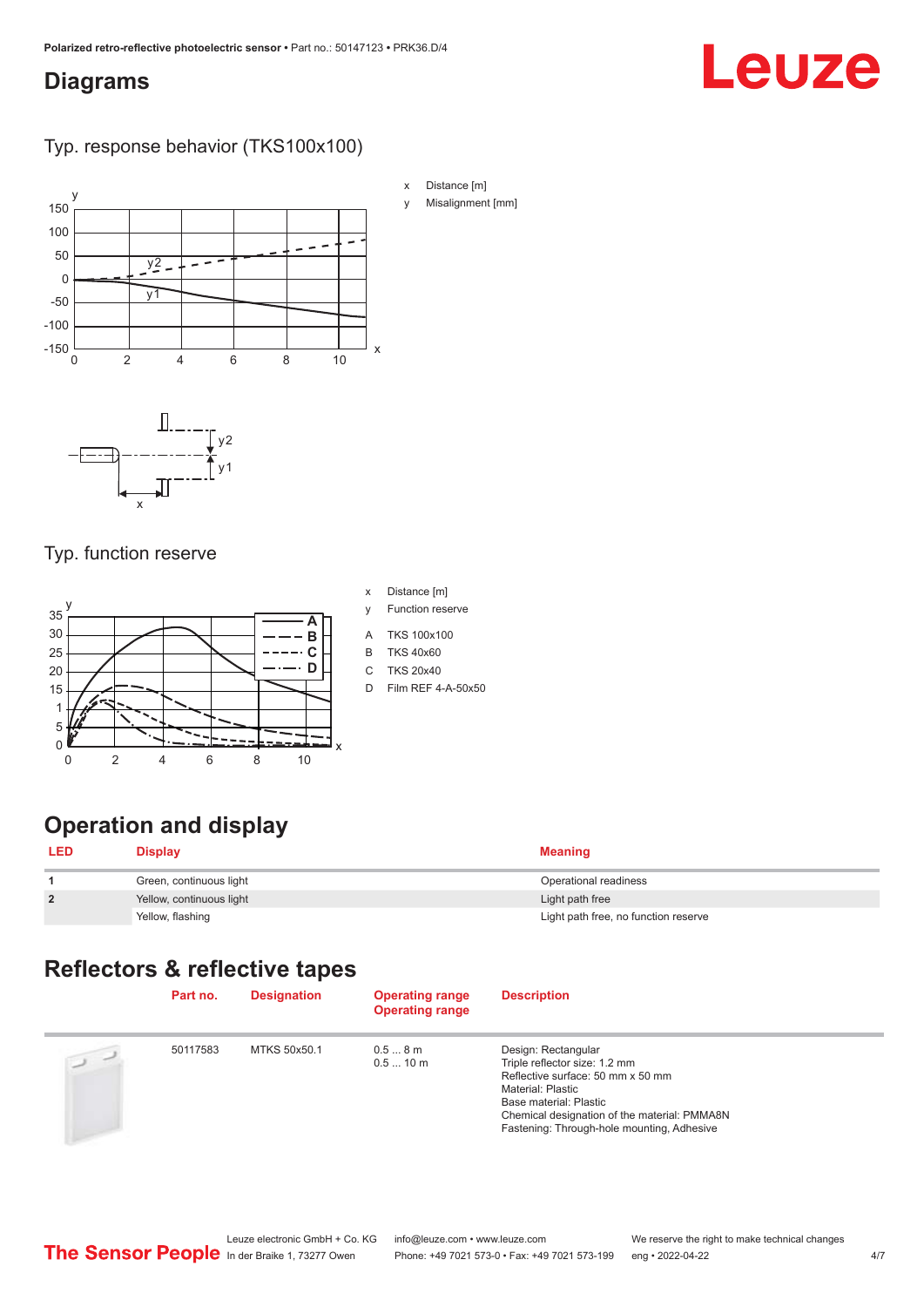### <span id="page-4-0"></span>**Reflectors & reflective tapes**

# **Leuze**

| Part no. | <b>Designation</b> | <b>Operating range</b><br><b>Operating range</b> | <b>Description</b>                                                                                                                                                                                                                            |
|----------|--------------------|--------------------------------------------------|-----------------------------------------------------------------------------------------------------------------------------------------------------------------------------------------------------------------------------------------------|
| 50108300 | REF 4-A-50x50      | 0.82m<br>0.83m                                   | Design: Rectangular<br>Reflective surface: 50 mm x 50 mm<br>Material: Plastic<br>Chemical designation of the material: PMMA<br>Fastening: Self-adhesive                                                                                       |
| 50003192 | TK 100x100         | $0.311$ m<br>$0.314$ m                           | Design: Rectangular<br>Triple reflector size: 4 mm<br>Reflective surface: 96 mm x 96 mm<br>Material: Plastic<br>Base material: Plastic<br>Chemical designation of the material: PMMA8N<br>Fastening: Rear side can be glued                   |
| 50024127 | <b>TK 82.2</b>     | 0.38m<br>0.310 m                                 | Design: Round<br>Triple reflector size: 4 mm<br>Reflection surface diameter: 79 mm<br>Material: Plastic<br>Base material: Plastic<br>Chemical designation of the material: PMMA8N<br>Fastening: Through-hole mounting, Rear side can be glued |
| 50022816 | <b>TKS 100X100</b> | $0.311$ m<br>$0.314$ m                           | Design: Rectangular<br>Triple reflector size: 4 mm<br>Reflective surface: 96 mm x 96 mm<br>Material: Plastic<br>Base material: Plastic<br>Chemical designation of the material: PMMA8N<br>Fastening: Through-hole mounting, Adhesive          |
| 50081283 | <b>TKS 20X40</b>   | 0.33m<br>0.34m                                   | Design: Rectangular<br>Triple reflector size: 2.3 mm<br>Reflective surface: 16 mm x 38 mm<br>Material: Plastic<br>Base material: Plastic<br>Chemical designation of the material: PMMA8N<br>Fastening: Through-hole mounting, Adhesive        |
| 50040820 | <b>TKS 40X60</b>   | 0.36m<br>0.38m                                   | Design: Rectangular<br>Triple reflector size: 4 mm<br>Reflective surface: 37 mm x 56 mm<br>Material: Plastic<br>Base material: Plastic<br>Chemical designation of the material: PMMA8N<br>Fastening: Through-hole mounting, Adhesive          |

### **Part number code**

Part designation: **AAA36 D.E/FG-K**

| AAA36 | Operating principle / construction<br>HT36: Diffuse reflection sensor with background suppression<br>LS36: Throughbeam photoelectric sensor transmitter<br>LE36: Throughbeam photoelectric sensor receiver<br>PRK36: Retro-reflective photoelectric sensor with polarization filter |
|-------|-------------------------------------------------------------------------------------------------------------------------------------------------------------------------------------------------------------------------------------------------------------------------------------|
| D     | Light type<br>n/a: red light<br>I: infrared light                                                                                                                                                                                                                                   |
| Е     | Equipment<br>n/a: standard<br>1: 270° potentiometer<br>D: Depolarizing media                                                                                                                                                                                                        |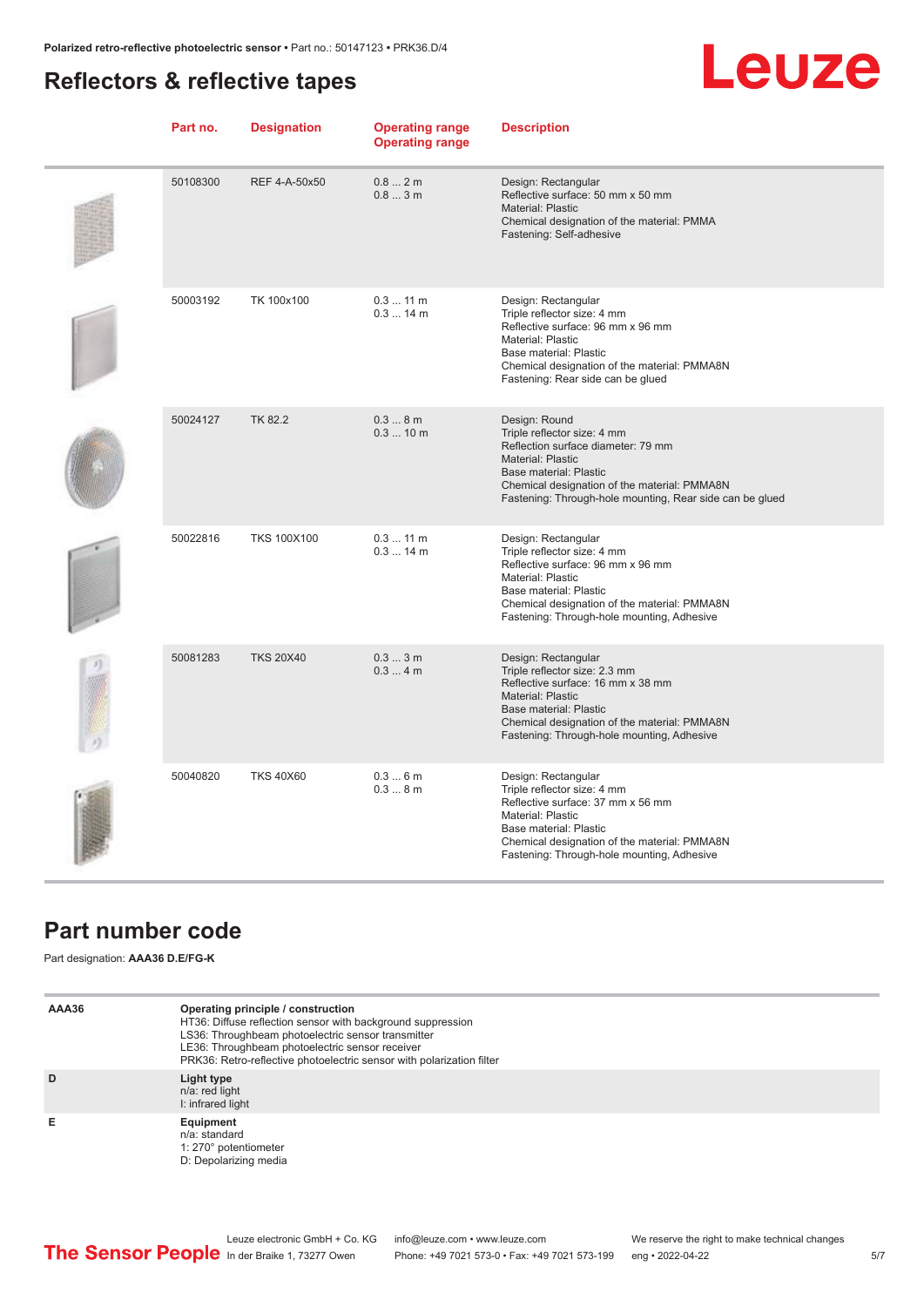### <span id="page-5-0"></span>**Part number code**

# Leuze

| FG          | <b>Switching output / Function</b><br>2: NPN transistor output, light switching<br>N: NPN transistor output, dark switching<br>4: PNP transistor output, light switching<br>P: PNP transistor output, dark switching<br>X: pin not used |
|-------------|-----------------------------------------------------------------------------------------------------------------------------------------------------------------------------------------------------------------------------------------|
| ĸ           | n/a: cable, standard length 2000 mm, 3-wire<br>200-M12: cable, length 200 mm with M12 connector, 4-pin, axial (plug)<br>M12: M12 connector, 4-pin (plug)                                                                                |
| <b>Note</b> |                                                                                                                                                                                                                                         |
|             | $\&$ A list with all available device types can be found on the Leuze website at www.leuze.com.                                                                                                                                         |

#### **Notes**

| <b>Observe intended use!</b>                                                                                                                                                                                                       |
|------------------------------------------------------------------------------------------------------------------------------------------------------------------------------------------------------------------------------------|
| $\%$ This product is not a safety sensor and is not intended as personnel protection.<br>$\&$ The product may only be put into operation by competent persons.<br>$\phi$ Only use the product in accordance with its intended use. |



#### **For UL applications:**

ª For UL applications, use is only permitted in Class 2 circuits in accordance with the NEC (National Electric Code).

ª These proximity switches shall be used with UL Listed Cable assemblies rated 30V, 0.5A min, in the field installation, or equivalent (categories: CYJV/ CYJV7 or PVVA/PVVA7)

### **Further information**

- Light source: Average life expectancy 100,000 h at an ambient temperature of 25 °C
- Response time: For short decay times, an ohmic load of approx. 5 kOhm is recommended
- Use in safety-relevant applications in accordance with EN ISO 13849-1:2015, e.g. muting, protective field switchover of safety laser scanners

#### **Accessories**

### Mounting technology - Mounting brackets

| Part no. | <b>Designation</b> | <b>Article</b>  | <b>Description</b>                                                                                                                                                                       |
|----------|--------------------|-----------------|------------------------------------------------------------------------------------------------------------------------------------------------------------------------------------------|
| 50105315 | <b>BT 46</b>       | Mounting device | Design of mounting device: Angle, L-shape<br>Fastening, at system: Through-hole mounting<br>Mounting bracket, at device: Screw type<br>Type of mounting device: Rigid<br>Material: Metal |